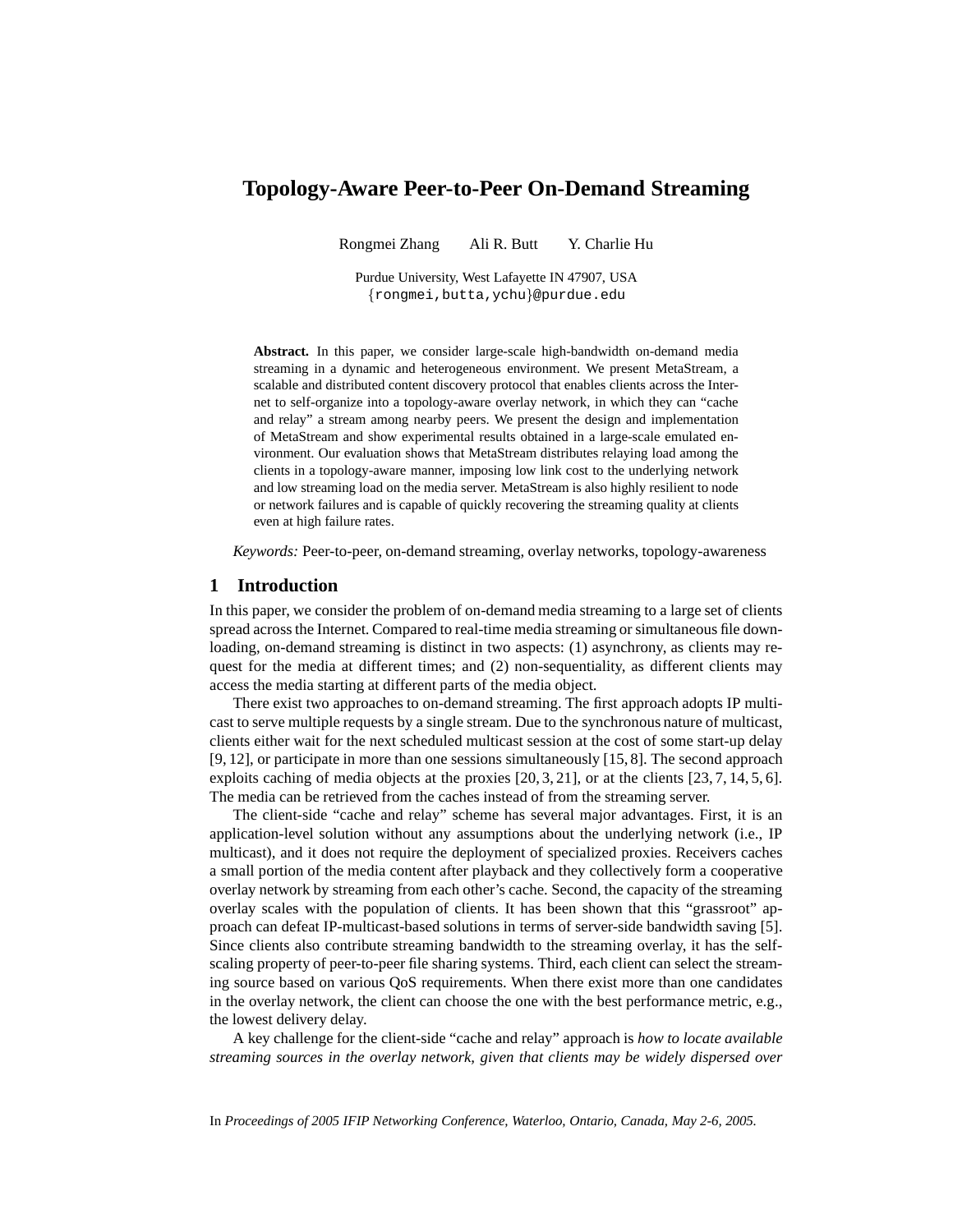*the Internet and they can leave or fail at any time.* This calls for a content discovery service for streaming information update and lookup. A straightforward solution is to deploy a centralized server that keeps track of all the streaming sessions. Obviously this solution suffers from the bottleneck and single point of failure at the centralized server. In [5], the content discovery service is implemented by a number of clients acting as discovery servers. Specifically, each streaming session is registered with the content discovery service by contacting a subset of discovery servers. Likewise, each request is also mapped to a subset of the discovery servers. A client can find eligible streaming sources by querying the content discovery service. However, the mapping between streaming sessions or requests to discovery servers is performed through inconsistent hashing, i.e., the mapping is dependent on the number of available servers.

In this paper, we propose MetaStream, a fully decentralized and adaptive protocol for content discovery in large-scale high-bandwidth streaming. Since the volume and the physical distribution of streaming requests are usually beyond estimation, it is difficult to predetermine the scale and the deployment of a content discovery service. In MetaStream, all clients participate in the content discovery service and take on the responsibility of finding and choosing streaming sources without any requirement for external configuration or management. MetaStream is also adaptive to client population and network condition dynamics, and streaming paths can be refined over time to maintain and improve the streaming quality at clients. When a failure happens at a client or in the network, MetaStream can relocate the streaming source and restore the streaming session quickly. Moreover, MetaStream is oblivious to the encoding of the media object. MetaStream can be used with any data encoding schemes such as layered encoding [21] or multiple descriptor encoding (MDC) [10] to address the resource heterogeneity of streaming clients.

In addition, MetaStream also aims to minimize the streaming cost at the backbone network. Due to the high streaming rates of media objects, the streaming overlay should be network bandwidth efficient, and should avoid long streaming paths between clients. For the content discovery service, this translates into *topology-awareness*:for each streaming request, if there are multiple candidates capable of providing the media object, the one that is closest in terms of network distance should be chosen. MetaStream has inherent topology-awareness by clustering clients based on the network distances between them, and a streaming request is always satisfied by a nearby source, if it exists. Topology-awareness also contributes to the scalability of MetaStream.

In summary, MetaStream provides an efficient distributed content discovery service that allows clients to locate streaming sources in a topology-aware manner. As a result, clients organize themselves into a topology-aware overlay network. We have developed a prototype implementation of MetaStream and have performed an extensive evaluation of MetaStream running over 1,000 clients in an emulated Internet topology consisting of 5,050 routers. The experimental results show that MetaStream can satisfy client streaming requests with only minimal server-side bandwidth consumption and at the same time incurs low network link cost.

The rest of the paper is organized as follows. Section 2 gives a brief background on the "cache and relay" approach to on-demand streaming. Section 3 presents MetaStream, a topology-aware content discovery protocol for media streaming. Section 4 discusses the methodology for evaluating MetaStream and Section 5 provides detailed evaluation results obtained from a large-sale emulated environment. Finally, Section 6 reviews related work and Section 7 draws concluding remarks.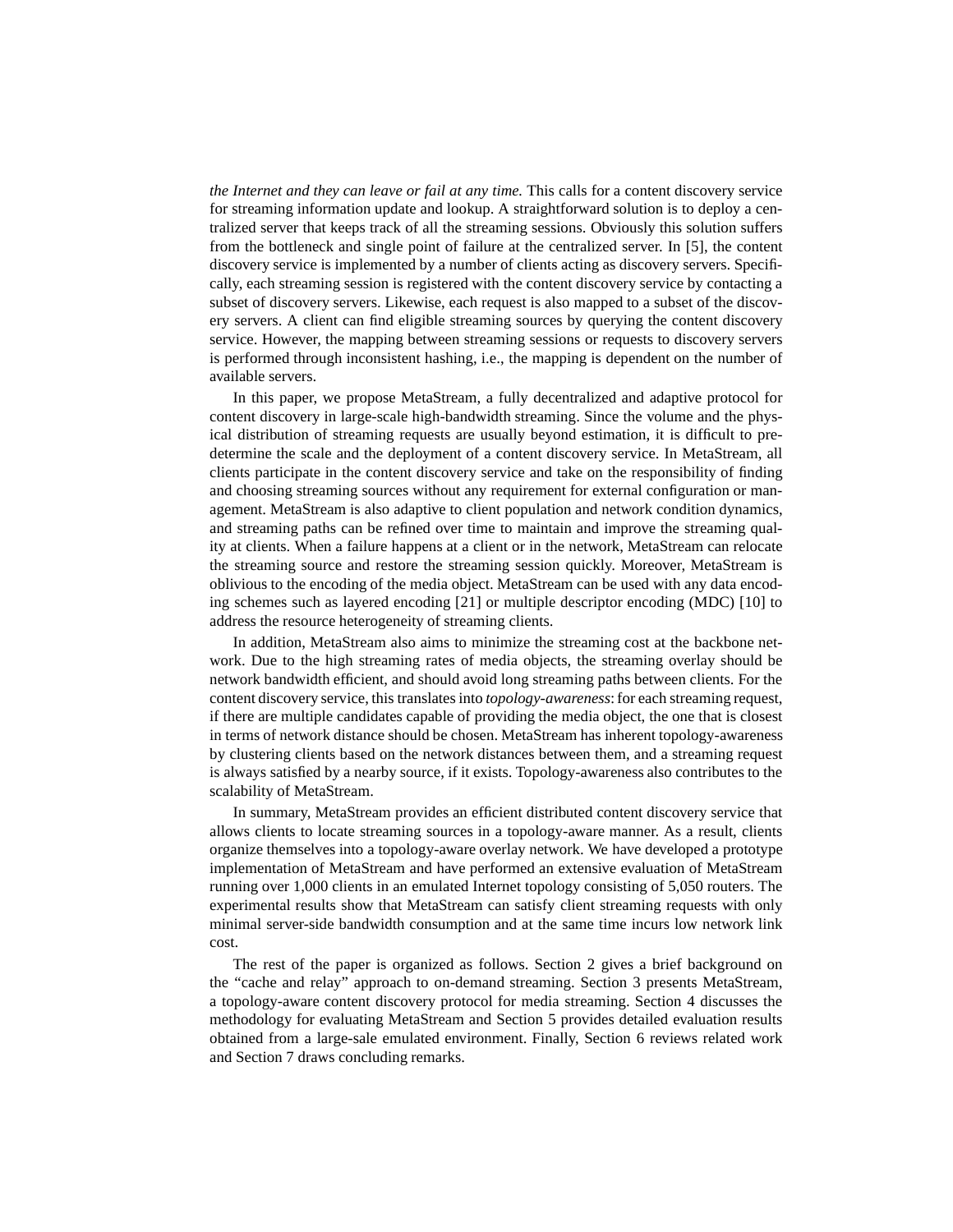

**Fig. 1.** Cache and relay

**Fig. 2.** Topology-aware cache and relay

#### **2 Preliminaries**

In the following, we give a brief overview of the client-side "cache and relay" scheme [5, 6, 14] for on-demand streaming.

For generality, we assume that the media object consists of one or more stripes, depending on if data encoding is applied. The object is originally provided by server  $C_0$ . The request from client  $C_i(i = 0, \ldots, n)$  is characterized by the time  $T_i$  that  $C_i$  starts streaming and the offset  $S_i$  in the stream where the streaming begins. The achievable streaming quality at  $C_i$  is bounded by the input bandwidth. Each client also maintains a small cache of the media after playback and we denote the cache length as  $W_i$ . A later client  $C_j$  can stream from client  $C_i$  if their requests satisfy the following condition:  $(T_i - S_i) < (T_j - S_j) < (T_i - S_i) + W_i$ . The amount of stripes that a client  $C_i$  can relay to others is limited by its own output bandwidth. Any stripes that cannot be provided by the caches of other clients can be retrieved from the original server  $C_0$ .

A simple example of "cache and relay" is shown in Figure 1 where a stream is encoded into 3 stripes. Suppose that each client maintains a cache of 5 minutes and each starts the streaming from the beginning. The first client  $C_1$  receives 2 stripes directly from the server  $C_0$ . The second client  $C_2$  can retrieve the first 2 stripes from client  $C_1$ , but the third stripe has to be streamed from the server. When the third client  $C_3$  arrives, its streaming request can be satisfied by client  $C_2$ .

Figure 2 gives an example of "topology-awareness" by showing a simplified network of routers connecting the streaming server and clients in Figure 1. If we assume client  $C_3$ arrives 2 minutes after client  $C_2$  and 4 minutes after client  $C_1$ , it is able to stream the first two stripes from either  $C_1$  or  $C_2$ . However, it is more beneficial from the perspective of network bandwidth consumption to select  $C_2$  since  $C_2$  is only 2 hops away and  $C_1$  is at least 3 hops away.

#### **3 MetaStream**

In this section, we present the design of MetaStream, a content discovery protocol for topologyaware on-demand streaming.

### **3.1 Topology-Based Clustering**

In MetaStream, clients choose streaming sources based on the network distance. For this suppose, they self-organize into a dynamic hierarchy of clusters based on the network topology. In principle, any protocol for constructing a topology-aware hierarchy can be used. We use the NICE protocol [1] for the following reasons: (1) The source code is publicly available;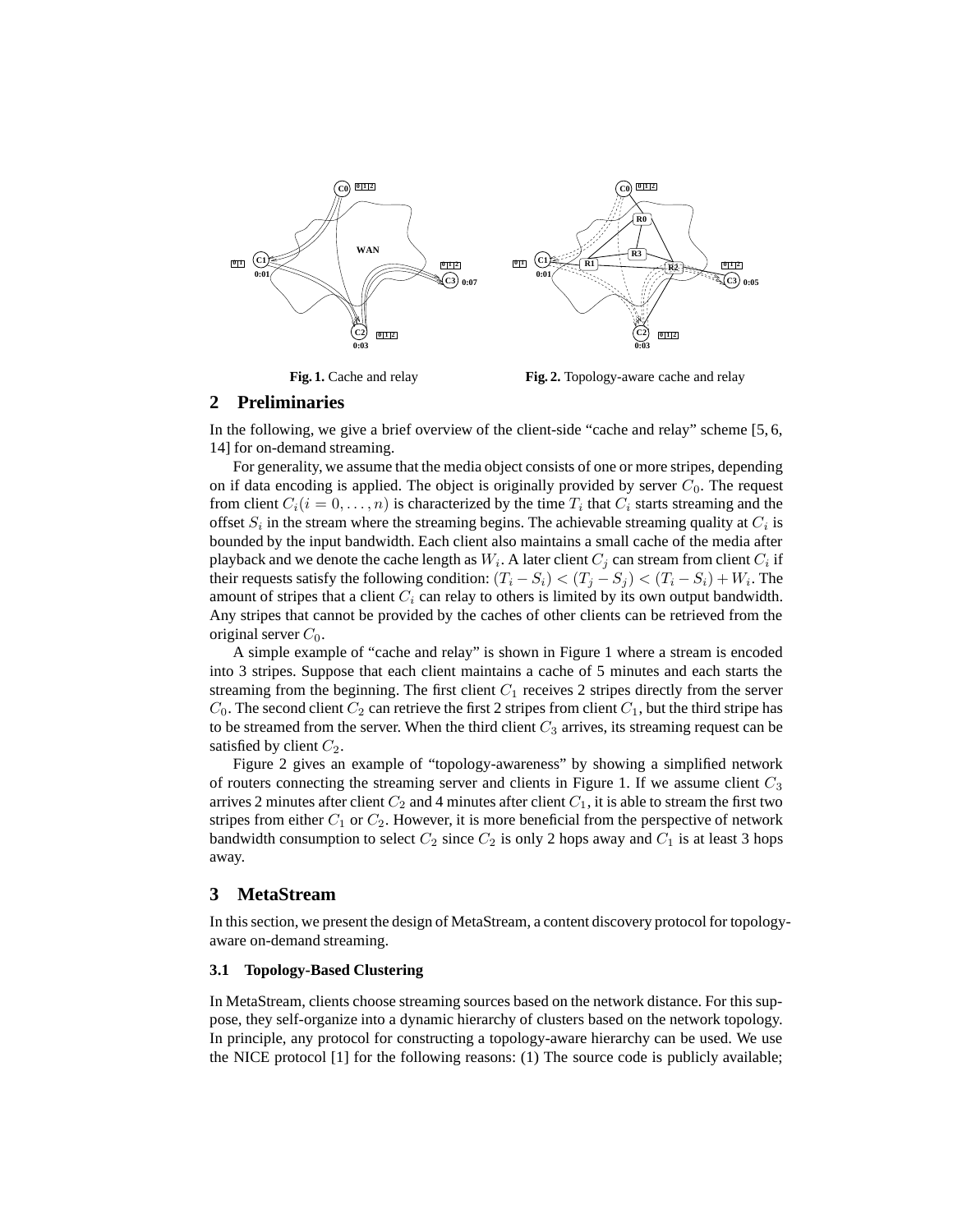

**Fig. 3.** Aggregation of cache state **Fig. 4.** Resolving streaming request

(2) The hierarchy can be built and maintained with very low overhead; (3) The hierarchy is adaptable to membership and network condition changes.

Due to page limitation, we omit the details of the NICE protocol. An example hierarchy of topology-based clusters as can be built using NICE is shown in Figure 3. Cluster leaders (i.e., cluster centers) of each level join the next higher level clusters, e.g.,  $C_1$ ,  $C_2$  and  $C_3$  of level-0 join level-1. By using a hierarchy of clusters, MetaStream can scale to a large number of clients.

#### **3.2 Topology-Aware Content Discovery**

To facilitate discovering nearby available streaming sources, a content discovery service is built on top of the topology-aware hierarchy.

**Streaming State Registration and Aggregation** First, streaming clients with available output bandwidth register with the content discovery service. Specifically, each client sends the information about the stripes being received and thus cached locally to its bottom level cluster leader. After aggregating the information from all the clients in the cluster, the bottom cluster leader sends a summary registration to the next higher level cluster leader. This registration process ends at the hierarchy root, which is the leader of the top level cluster.

The information presented to cluster leaders during registration is light-weight. Recall from Section 2 that client  $C_j$  can stream from client  $C_i$  if their requests satisfy  $(T_i - S_i)$  $(T_j - S_j) < (T_i - S_i) + W_i$ . Therefore, it suffices for client  $C_i$  to provide a range  $(T_i - S_i)$  $S_i$ ,  $T_i - S_i + W_i$ ) in the registration. Aggregation within each cluster is simply performed as a disjunction of all received registrations  $\bigcup_i (T_i - S_i, T_i - S_i + W_i)$ 

An example of aggregation is shown in Figure 3. Each stripe of the stream is registered and aggregated separately. For clarity, only the aggregation for one stripe is shown in Figure 3. As a client may belong to multiple levels in the hierarchy, it may be responsible for receiving registrations and performing aggregations at each of these levels. If the hierarchy is created using the NICE protocol, each client maintains no more than  $O(\log N)$  registrations from other clients.

Buffer registration is performed periodically and asynchronously by each client. Registration information is maintained as soft-state. The soft-state approach keeps registrations up-to-date as the hierarchy is undergoing all kinds of possible changes, such as when clients join and leave, clusters split or merge, and clients crash without notifying other members. In addition, MetaStream also invokes on-demand registration to react to changes in the composition of the stripes in a client's cache and its output bandwidth availability.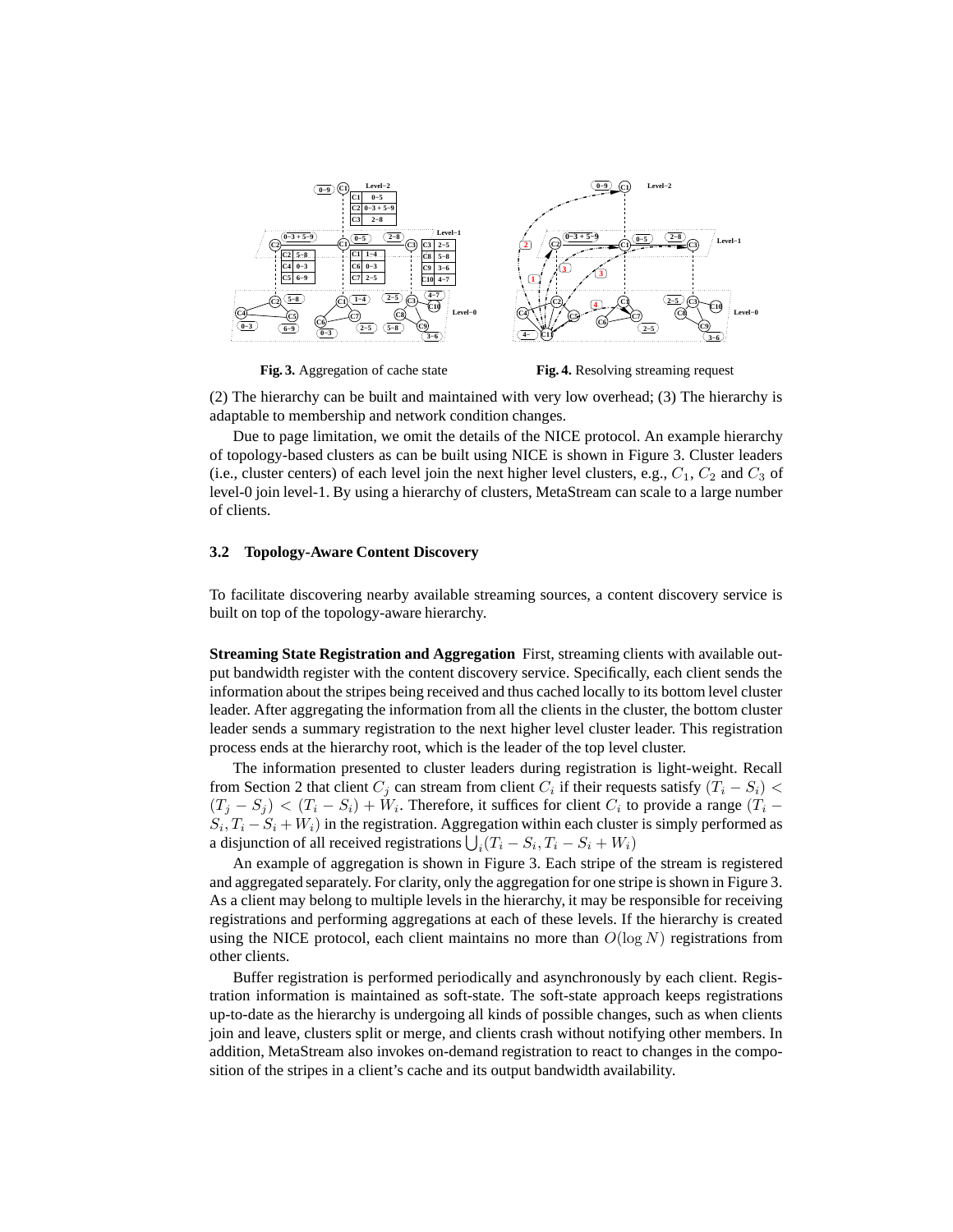**Resolving Request for a Single Stripe** A client request for a streaming stripe is resolved by querying the content discovery service. Only the timing of the request, in the form of  $(T<sub>j</sub> - S<sub>j</sub>)$ , needs to be presented. At each step of resolving the request, potential streaming sources are identified by checking  $(T_j - S_j)$  against the aggregated cache registration  $\bigcup_i (T_i - S_j)$  $S_i, T_i - S_i + W_i).$ 

Figure 4 shows an example of resolving a streaming request based on the aggregation example in Figure 3. Suppose that a new client  $C_{11}$  wants to find a streaming source for stripe x. A request is first sent to the level-0 cluster leader  $C_2$  (step 1). Generally, a request is forwarded up the hierarchy until it receives a successful response (step 2). Since higher levels have a wider view of the network, the request is more likely to be resolved. A successful response includes those next lower level cluster members that can further resolve the request. If the request is received at the root and the root is not aware of any other clients that can relay stripe x from their caches, server  $C_0$  can accept the request and open a streaming session for the requested stripe.

After receiving one successful reply, the resolving process starts traversing the hierarchy downward (step 3), as it zooms in towards the closest streaming source. When the resolving process arrives at the bottom level and the closest candidate is determined, e.g., to be client  $C_7$ , client  $C_7$  accepts the request if it confirms that it has enough output bandwidth remaining to relay stripe  $x$  to  $C_{11}$ ; at this point the request is fully resolved.

Due to propagation delay along the hierarchy and the fact that aggregation partially relies on periodical refreshments, at some point in resolving the request, it may happen that client  $C_1$  does not contain any matching record or client  $C_7$  does not have enough remaining output bandwidth to accept  $C_{11}$ 's streaming request. When the closest candidate fails to further resolve the request, clients can continue to contact the next closest candidate. MetaStream also enables clients to back-trace to the previous levels of the hierarchy. This can be made possible by bookkeeping (e.g., using a stack) the results at each step of resolving the request.

**Resolving Requests for Multiple Stripes** In the descriptions of the content discovery service above, we consider only one stripe of the stream and make no assumption about the actual encoding scheme. Whether multiple description [**?**] or layered encoding [**?**] is used, the stripes can be resolved sequentially. As soon as one stripe is resolved, the stream is renderable at the client; the streaming quality improves as more stripes are available. In multiple description encoding, clients can choose from different combinations given the total number of stripes. In fact, clients just need to specify the desired number of stripes without defining which stripes. In contrast, in layered encoding, the order of the stripes to be resolved is fixed. Therefore, under comparable circumstances, multiple description coding allows more flexibility in satisfying clients' desired streaming quality.

It is worth noting that the NICE hierarchy is only used for propagating control messages during streaming state registration and streaming source discovery, and it is not involved in the data streaming process once the streaming source is located.

#### **3.3 Handling Failures**

The NICE hierarchy is adaptive to node failures or network partitions through automatic reconfiguration. Similarly, MetaStream handles streaming session failures due to the above reasons by relocating the streaming source, using the same content discovery protocol described above. If a failed client is able to continue relaying the stream from its cache, it can sustain the streaming until the cache is depleted, while those downstream clients re-locate alternative sources. Even if the failed client stops relaying immediately, it is unlikely to disrupt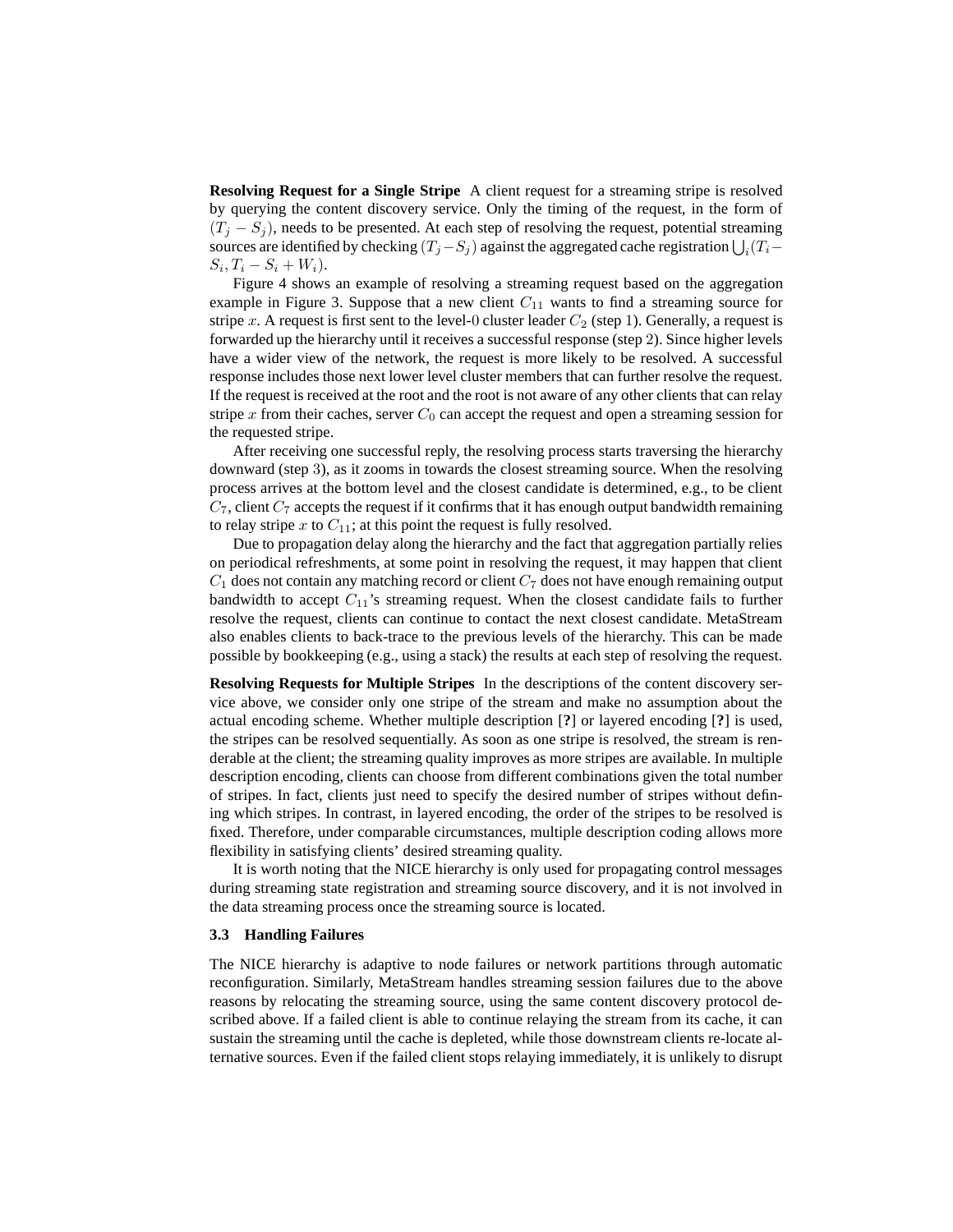the entire streaming of downstream clients if multiple-stripe encoding is used; they would only experience temporary deterioration of the streaming quality.

### **3.4 Refining and Adapting the Streaming Overlay**

The streaming overlay is dynamic as clients join and depart. This raises opportunities for optimizing streaming paths. If a stripe is currently provided by the server, the server load will be reduced if the stripe can be switched to another client. In addition, the streaming efficiency of the overlay can also be improved by attaching a stripe to a closer available streaming source. Both situations can be exploited by periodically attempting to re-attach selected stripes in a controlled manner, e.g., by querying an appropriate number of levels up the content discovery hierarchy.

So far MetaStream has only considered bandwidth constraints at the edge of the network, i.e., at the server and clients. In practice, internal links in the underlying network might become the bottleneck. MetaStream can be modified to take the available bandwidth of the streaming paths into consideration. For instance, the client can select the top few closest candidates during the content discovery, measure the throughput to each of them, and choose the one with the highest throughput. During the streaming, the network may not be able to deliver the throughput required at the client. The client can adapt by dropping the current connection and re-attaching to an alternative streaming source.

# **4 Experimental Methodology**

In this section, we describe the experimental methodology for evaluating MetaStream.

#### **4.1 MetaStream Implementation**

We have implemented MetaStream as a stand-alone application in C++, on top of the NICE code (http://www.cs.umd.edu/ suman/research/myns/index.html). The NICE code exports an API that can be used to build applications on top of the NICE hierarchy. We also modified the core API to allow for socket communication. This modification is transparent to applications built on top of the core API. In total, our implementation of MetaStream consists of about 5500 lines of code.

# **4.2 ModelNet Emulator**

We evaluated our MetaStream implementation in the ModelNet [24] IP emulation framework. Our ModelNet setup consisted of four machines, each with a 3.0GHz Pentium IV processor and 512MB RAM, interconnected with a Gigabit Ethernet switch. Two of these machines ran Free BSD 4.7, and served as the ModelNet core cluster, while the remaining two ran RedHat 9.0 and served to support the virtual nodes. A network topology generated by GT-ITM described below was emulated by the core routers and used to connect 1000 virtual nodes.

#### **4.3 Network Model**

The experiments are conducted using a network topology with 5050 routers generated by the GT-ITM [25] graph generator using the transit-stub model. The streaming server and 1000 clients are randomly attached to the stub routers.

To model the heterogeneity of the capacities of client nodes in the Internet, we categorize clients into 3 groups according to their bandwidth similarly as in [6]: (1) 50% clients have maximum total bandwidth of 128Kbps and they represent Modem/ISDN users; (2) 35%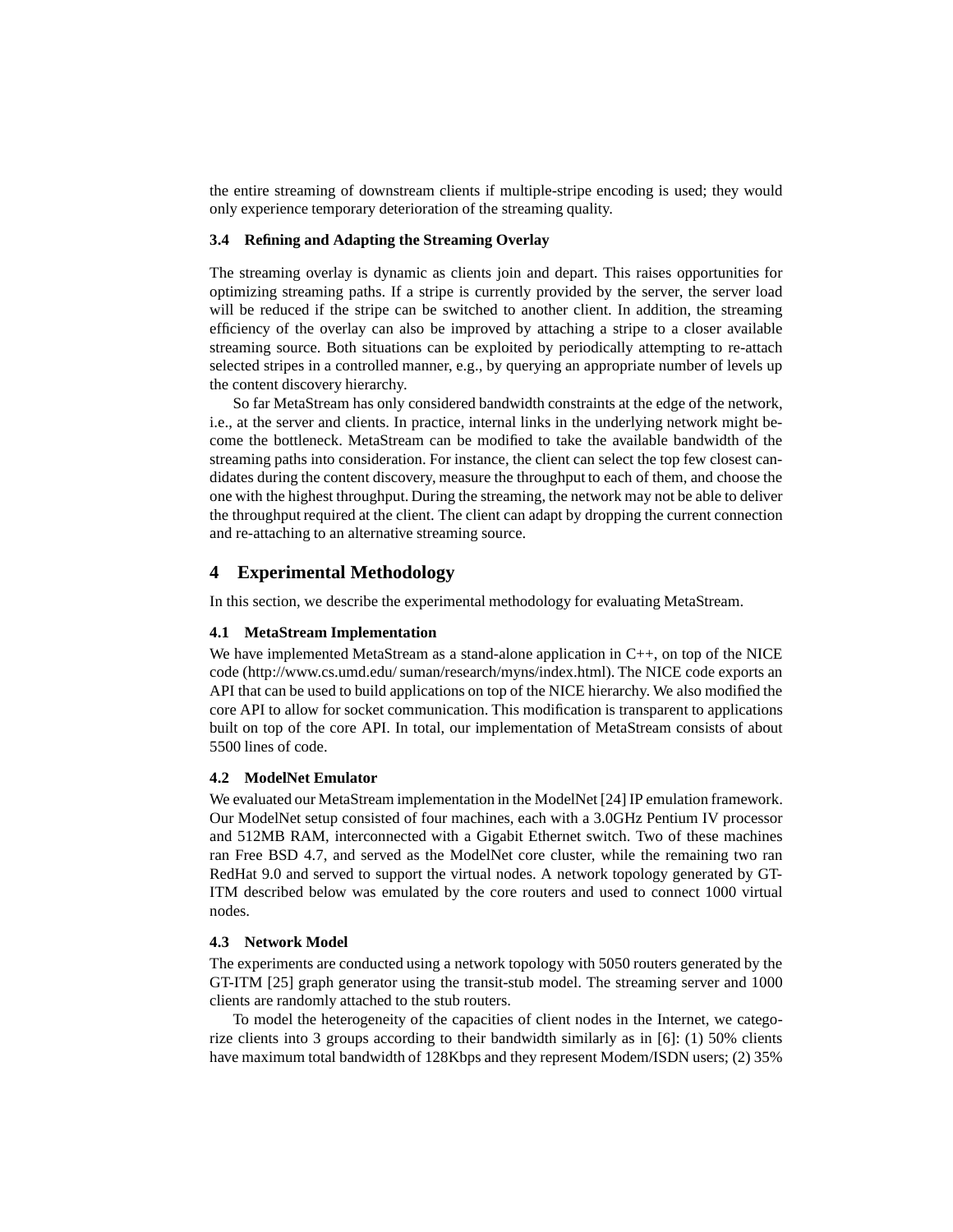clients have maximum total bandwidth of 1Mbps and they have Cable Modem/DSL connections; (3) the rest 15% clients have maximum total bandwidth of 10Mbps and they have Ethernet connections. The inbound and outbound bandwidth are allocated from the total available bandwidth. We control the allocation using outbound/inbound bandwidth ratio r. The larger the ratio, the more bandwidth is contributed to streaming to other clients.

#### **4.4 Data Model**

The media object is encoded into 50 stripes using layered encoding, similarly as in [6]. All stripes are assumed to have an identical rate of 20Kbps, although in practice stripes can be encoded using different streaming rates. The total streaming rate is 1Mbps. The full length of the stream is 20 minutes (1200 seconds) and each client caches 100 seconds of received stripes after playback.

Streaming clients arrive according to the Poisson process and the average inter-arrival time is 10 seconds. Each client leaves after finishing the 20-minute streaming, and the simulation stops when the last client finishes streaming.

#### **4.5 Protocols Evaluated**

MetaStream considers both the server load and the network link cost. These two goals can conflict with each other. We are interested in whether the server load has to be compromised to achieve lower link cost. The problem of optimizing server load alone for layer-encoded on-demand streaming is NP-complete under client output bandwidth constraints [6]. In [6], a greedy algorithm is proposed and it can maximize the number of stripes that a new client can get from other clients at the moment of joining the streaming overlay. We term this greedy algorithm "Greedy:ServerLoad" and it represents the best effort towards minimizing server load to our knowledge. We implemented the "Greedy:ServerLoad" algorithm to run on the same emulator.

For comparison, we have also implemented a unicast-based on-demand streaming approach, in which each client simply streams all desired stripes from the server. Although this approach has obvious drawbacks such as overloading the server and the network links close to the server, it is widely used in the Internet today.

The NICE hierarchy used by MetaStream is maintained by *HeartBeat* messages within clusters and the default heartbeat interval is set to 3 seconds. We also set the interval for refreshing streaming buffer state to 3 seconds for both MetaStream and the "Greedy:ServerLoad" scheme.

#### **4.6 Performance Metrics**

We compare the performance of various solutions using the following metrics: (1) *Path length* measures the average number of network-layer routing hops of the streaming paths for all stripes received at any client. (2) *Link stress* measures the data traffic at the network links, averaged over all the links that have through data traffic. Together, link stress and path length give a complete picture of the network link cost of streaming. (3) *Server load* measures the bandwidth consumption at the streaming server. It reflects the effectiveness of the protocol in locating client-side streaming sources. (4) *Discovery delay* refers to the latency for a client to locate/relocate the streaming sources. (5) *Control overhead* comes from two sources in MetaStream: the overhead in constructing and maintaining the topology-aware hierarchy, and the overhead in updating and querying streaming information. All the control messages exchanged are counted in measuring the control overhead.

### **5 Experiment Results**

We present the results from extensive experiments in this section. We first evaluate MetaStream in a typical setting and then study the effects of various system parameters.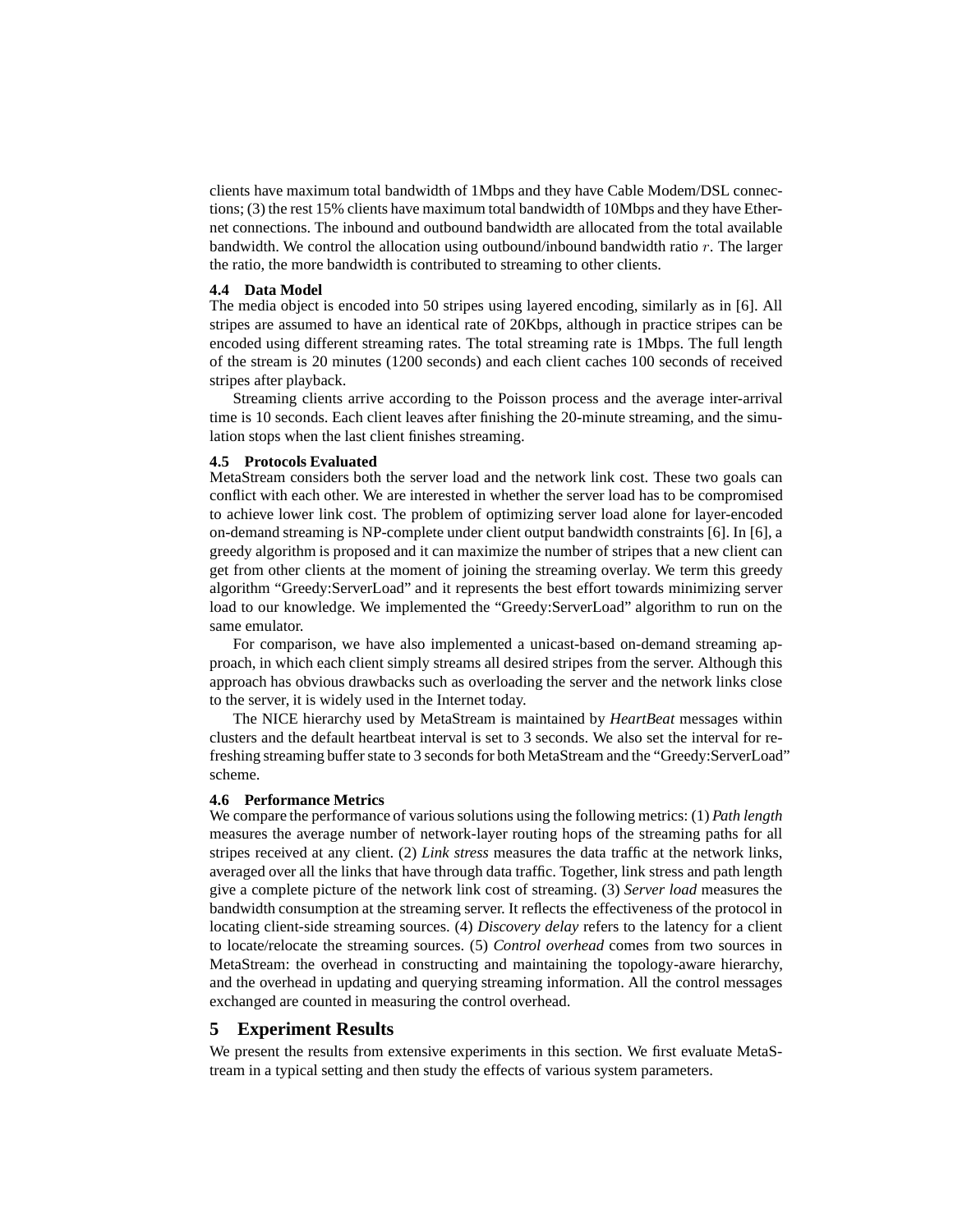



**Fig. 5.** Representative scenario: cumulative distribution of path length

**Fig. 6.** Representative scenario: link stress

#### **5.1 Representative Scenario**

As a representative scenario, the outbound/inbound bandwidth ratio is set to 1.0. This models the peer-to-peer spirit which requires each node to contribute as much output bandwidth as its input bandwidth consumption.

*Path Length* Figure 5 shows the cumulative distribution of the average path length of all the layers received by each client. The diameter of the network topology is 20 hops. In MetaStream, on average all the layers received at each client travel at most 10 hops (half of the network diameter) for about 58.3% of the clients, but for only about 42.8% clients using the "Greedy:ServerLoad" algorithm. In addition, for each layer, MetaStream reduces the average streaming path length by more than one hop, compared with the "Greedy:ServerLoad" algorithm. result is not shown due to page limitation).

*Link Stress* Shorter path length translates into potentially lower link stress on the underlying network, and this is confirmed in Figure 6, which shows the average streaming traffic over network links during the simulation. MetaStream induces about 10-20% less link stress compared with the "Greedy:ServerLoad" algorithm. The unicast approach generates much higher link stress than both the "Greedy:ServerLoad" algorithm and MetaStream, which can be explained by the high bandwidth consumption near the streaming server. The results on the streaming path length and network link stress show that by taking network topology into account, MetaStream can effectively reduce the streaming cost on the backbone network.

*Server Load* Figure 7 shows the server load measured by the number of layers that the server has to stream. First, the "cache and relay" approach can significantly reduce the bandwidth demand at the streaming server. By using "cache and relay", MetaStream and the "Greedy:Server Load" algorithm bring server load down to below 1% of the total bandwidth demand by clients. The peak bandwidth consumption is only about 4Mbps (200 layers) at the server, which is equivalent to 4 clients with full quality streams. Even a desktop computer with Ethernet connection can sustain the server load in this scenario. Second, MetaStream achieves almost the same amount of server load as the "Greedy:ServerLoad" algorithm, which is originally designed for the purpose of minimizing server side bandwidth. This implies that MetaStream does notsacrifice server load for lower network cost and the "cache and relay" approach itself can effectively limit the server-side load. We have run both algorithms under various combinations of parameters and in all the situations that we have investigated, MetaStream achieves comparable server bandwidth savings as the "Greedy:ServerLoad" algorithm.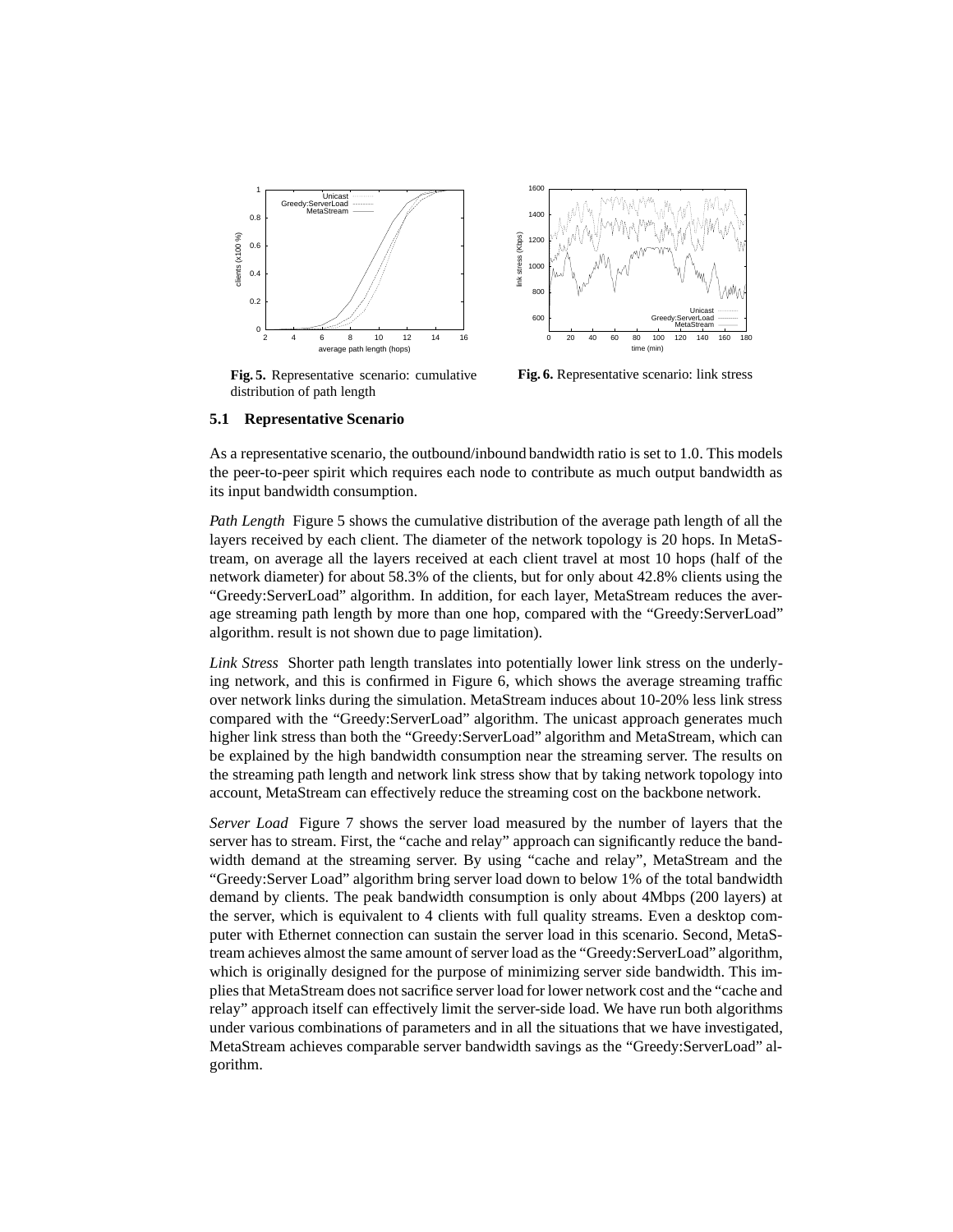



**Fig. 7.** Representative scenario: server load

**Fig. 8.** Representative scenario: overhead at clients in MetaStream



**Fig. 9.** Representative scenario: content discovery delay at clients in MetaStream

**Fig. 10.** Failure recover delay at clients in MetaStream

*Discovery Delay* Figure 9 shows the CDF of the startup delay at the clients. The link delay generated by GT-ITM is used in calculating the delay in resolving requests for stripes. Over 99% of clients experience less than 1 second delay in locating the first stripe and over 90% experience less than 2 seconds delay in locating all the stripes. The maximum delay is under 10 seconds for both data curves.

*Control Overhead* The control overhead of MetaStream at clients is depicted in Figure 8. The overhead bandwidth accounts for both the incoming and outgoing control traffic at clients. The volume of control traffic from streaming related activities and from the NICE protocol are comparable. The control overhead induced by the NICE protocol remains stable as clients join and leave the streaming overlay. The overhead from MetaStream itself fluctuates slightly as the number of active streaming layers changes over time (as shown in Figure 7). Both overhead are two orders of magnitude less than the streaming data received at clients.

#### **5.2 Effects of System Parameters**

The performance of MetaStream varies with the following parameters:

- **–** *Cache size:* Long buffers imply that more streaming requests can be satisfied by other clients (Figure 11). It also allows for more choices in selecting streaming sources and therefore better quality for streaming paths (Figure 12).
- **–** *Client output bandwidth:* The availability of a client as a streaming source is determined not only by the timing dependency between streaming requests, but also by the output bandwidth of the client. With all the other factors fixed, more abundant output bandwidth enables a client to serve more other clients (Figure 13). This can also result in shorter streaming paths for some clients (Figure 14).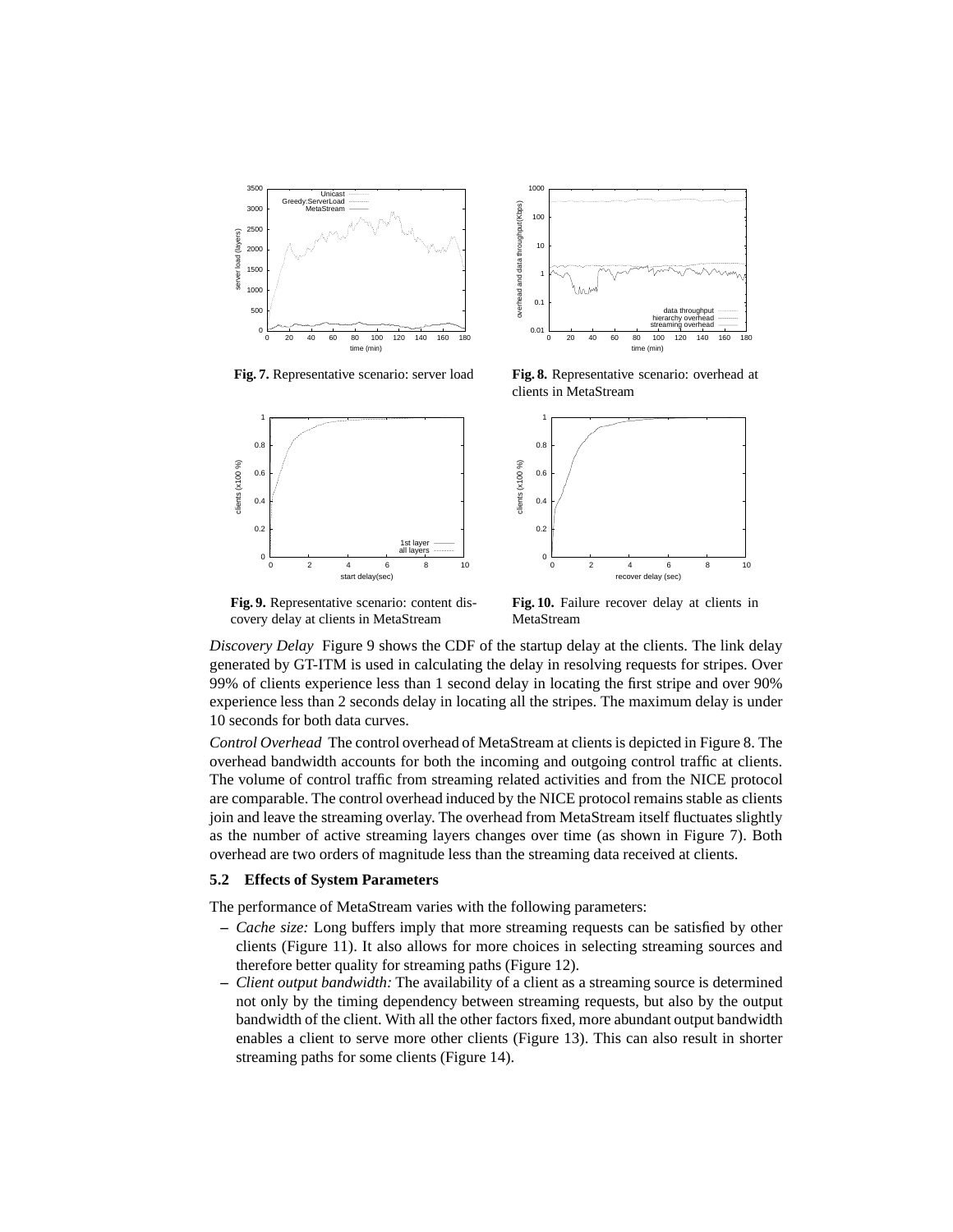



**Fig. 11.** Server load with varying buffer length: outbound/inbound  $= 1.0$ , average arrival interval  $= 10$  sec

outbound/inbound=0.5 outbound/inbound=1.0 outbound/inbound=2.0

**Fig. 12.** Link stress with varying buffer length: outbound/inbound  $= 1.0$ , average arrival interval  $= 10$  sec



0 0 20 40 60 80 100 120 140 160 180 time (min) **Fig. 13.** Server load with varying outbound/inbound ratio: buffer length  $= 100$  sec, average arrival interval  $= 10$  sec 1200

outbound/inbound=0.5 outbound/inbound=1.0 outbound/inbound=2.0

server load (layers)



**Fig. 14.** Link stress with varying outbound/inbound ratio: buffer length = 100 sec, average arrival interval = 10 sec

0 20 40 60 80 100 120 140 160 180

time (min)

**Fig. 15.** Server load with varying client arrival rate: buffer length = 100 sec, outbound/inbound  $= 1.0$ 

**Fig. 16.** Link stress with varying client arrival rate: buffer length  $= 100$  sec, outbound/inbound  $=$ 1.0

#### **5.3 Scalability**

link stress (Kbps)

A third parameter that can affect the performance of MetaStream is the client arrival rate. For a fixed streaming length, higher arrival rate translates into larger client population, and thus varying the arrival rate measures the scalability of MetaStream. On one hand, increased client population increases the aggregate bandwidth demand. On the other hand, it increases the opportunity for "cache and reply" from other clients instead of from the server. Figure 16 and Figure 15 show that MetaStream scales well with the client population, in terms of the bandwidth demand on both the server side and the underlying network.

#### **5.4 Fault Recovery**

In order to evaluate the failure recovery capability of MetaStream, we introduced random failures in our experiment of the representative scenario. Out of the 1000 clients, 30% fail before they finish the 20 minute streaming. Failures are randomly injected among the clients and for each failed client, the failure time is determined by a random value in between (1, 20) minutes.

We also assume that clients fail silently and stop streaming to all downstream clients immediately. Since the stream is encoded using the layer encoding scheme, once a layer is interrupted due to source failure, all higher layers become useless and are therefore also disconnected from their corresponding streaming sources. All disrupted layers will be recovered by the failure handling mechanism. The directly affected clients continue to stream to their own downstream receivers, and thus their caches can absorb some of the potentially cascading effects of upstream failures in the streaming overlay.

Figure 17 and Figure 18 show the streaming throughput received and the streaming quality experienced by an average client, with and without failure recovery, respectively. Client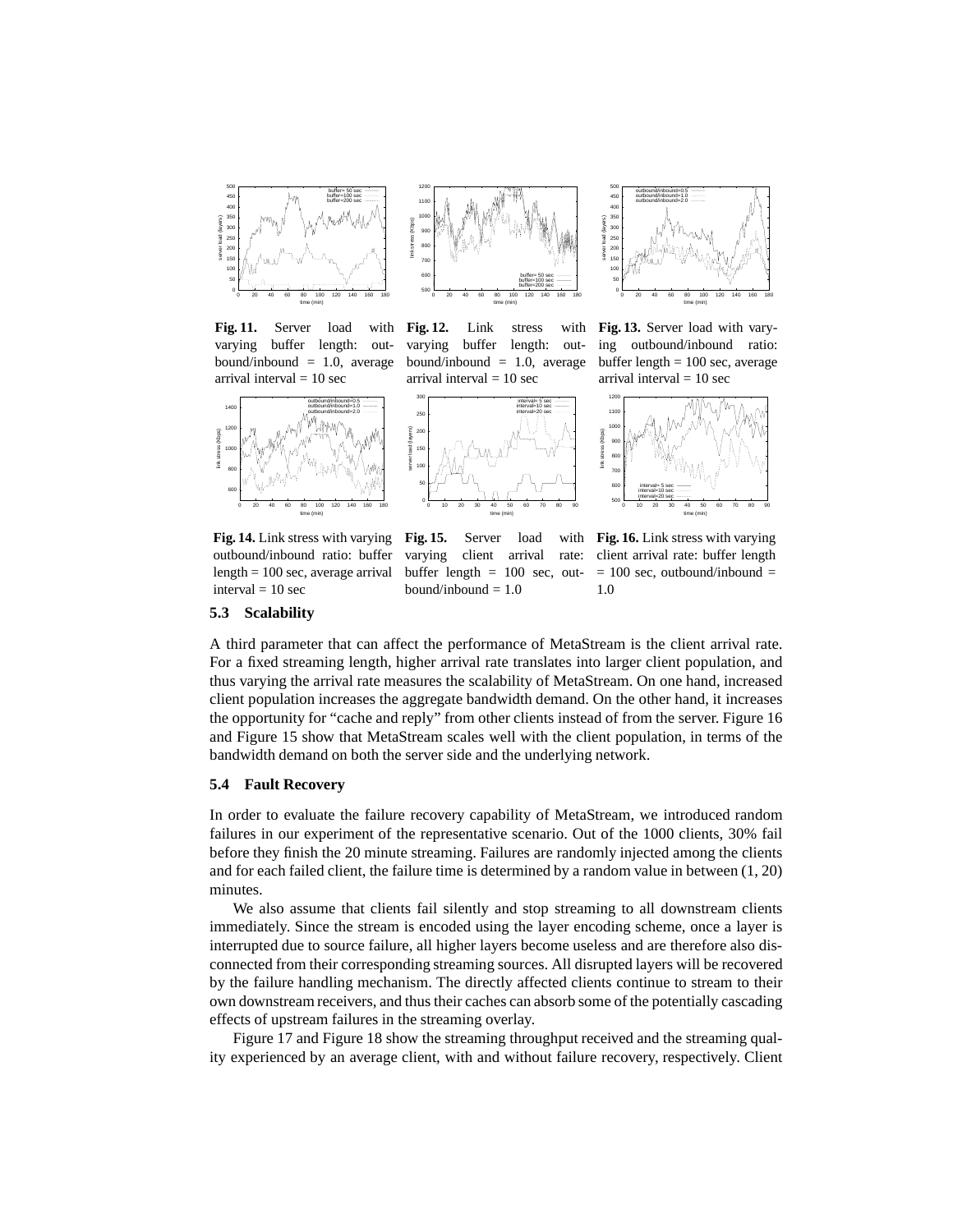

**Fig. 17.** Throughput at clients, with failures

**Fig. 18.** Streaming quality at clients, with failures

streaming quality is defined by the percentage of decodable layers out of all the desired layers. These results show that MetaStream can fully restore all the streaming sessions and clients are hardly affected by failures except a tiny delay for recovery. Meanwhile the server load remains roughly at similar levels as in failure-free situations (the result is omitted due to page limit). Figure 10 depicts the CDF of the delay to recover from streaming source failures, i.e., the time from when the streaming quality at the client declines due to source node failures to when the streaming quality fully recovers. The failure recovery delay is comparable with the startup delay shown in Figure 9.

# **6 Related Work**

MetaStream is related to previous work in the area of on-demand streaming. There has been a rich body of work on on-demand streaming which roughly fall into two categories: multicastbased techniques [12, 15, 9, 8] and media caching [20, 3, 23, 4]. MetaStream is closely related to several recent work on client-side media caching [5, 6, 14]. Also related to our work is overlay-based multicast and streaming [13, 18, 1, 17, 2, 19, 16, 11, 22]. Compared with these previous work, MetaStream focuses on the problem of content discovery in peer-to-peer "caching and relaying", and addresses the server load, network cost, and client heterogeneity issues in a practical and efficient framework.

# **7 Conclusions**

This paper presents the design and implementation of MetaStream, a scalable and distributed content discovery protocol for high bandwidth and low network cost media streaming in a cooperative environment. Specifically, this paper makes the following contributions:

- **–** We presented the design and evaluation of MetaStream, which creates a media distribution network based on a topology-aware overlay and allows streaming clients to achieve high bandwidth in caching-and-relaying on-demand media while incurring low link cost to the underlying network;
- **–** We conducted a large-scale evaluation of 1000 streaming clients running in an emulated 5050-router network topology. The experiment results show that MetaStream incurs low network link stress and low server load by effectively locating nearby client-side streaming sources, and the streaming overlay is highly resilient to overlay membership changes and client failures.

# **Acknowledgment**

This work was supported in part by an NSF CAREER award (ACI-0238379).